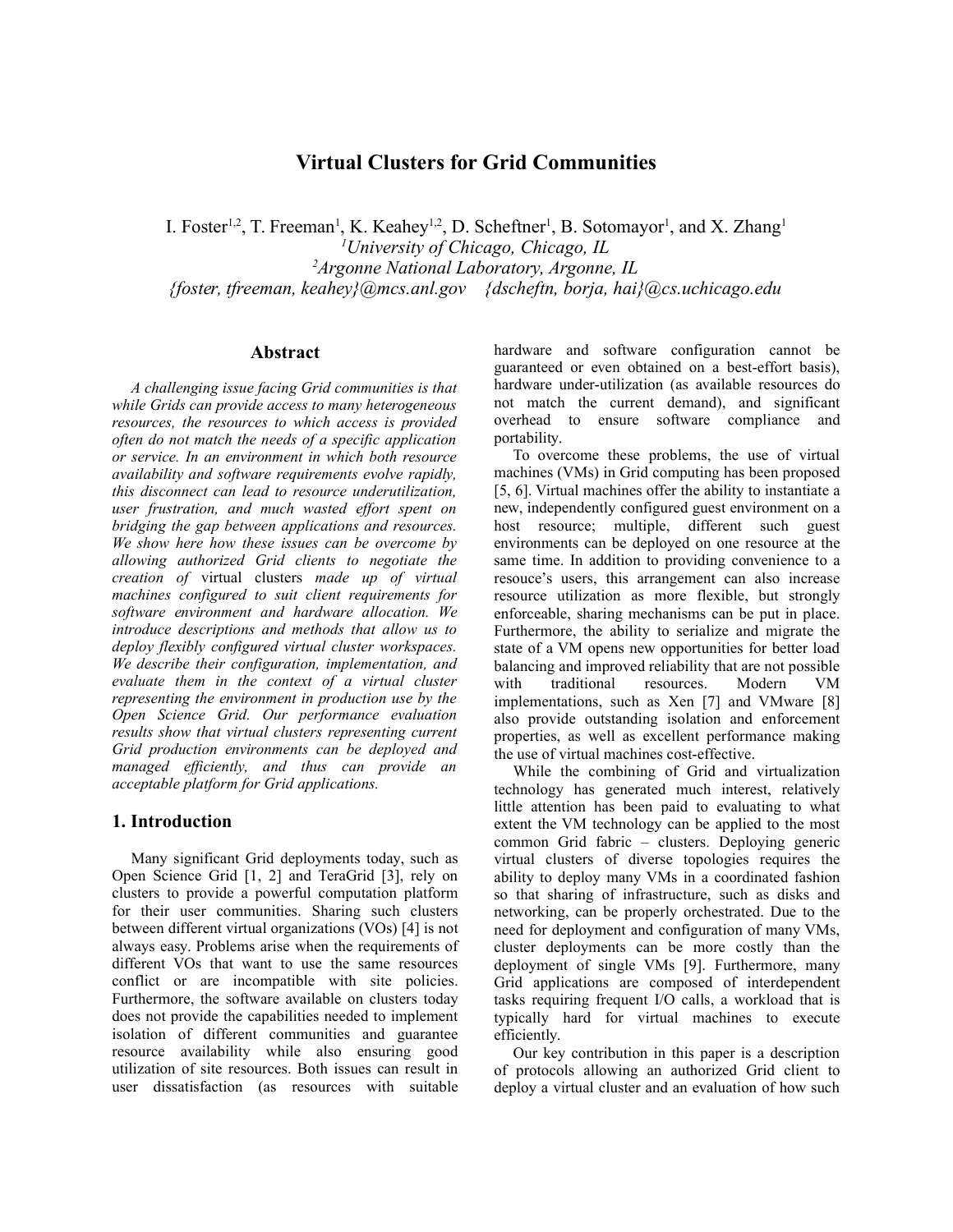a cluster can be used in terms of speed of deployment and management and suitability for Grid applications. We also discuss our implementation of virtual clusters.

We first provide our work context by describing the related work. We proceed to describe how generic virtual clusters of diverse topologies can be represented to ensure deployment with the required characteristics. We follow with a description of extensions to the Workspace Service [10] required to deploy such clusters, and the implementation that goes with it. We then describe the structure and operation of a typical OSG cluster. Finally, we evaluate our implementation in the context of a virtual cluster modeled on Grid clusters currently in production use by one of the leading Grid communities: the Open Science Grid (OSG) [2]. We complete our investigation by evaluating the performance of an OSG application on the virtual cluster and conclude.

## **2. Related work**

With superior isolation properties, fine-grained resource management, and the ability to instantiate independently configured guest environments on a host resource, virtual machines provide a good platform for Grid computing [5, 6]. The Xenoserver project [11] is building a distributed infrastructure as an extension of the Xen virtual machine effort [7]. The In-Vigo project [12, 13] proposed a distributed Grid infrastructure based on virtual machines, while the Virtuoso [14] and Violin [15] projects explore relevant networking issues.

The approach described here extends the workspace abstraction [10], which treats virtual machines as one of the potential ways of providing virtual resources in the Grid and focuses on using virtual machines to represent *virtual clusters*. Similar work has been done in the context of physical resources by the Cluster on Demand (COD) project [16] which enables a Grid client to obtain a physical cluster partition based on credentials. In this paper, we focus specifically on developing the abstraction of a cluster as well as ways of implementing such clusters using virtual machines.

## **3. Virtual clusters**

Virtual workspaces (VWs) [10] provide an metadata-defined abstraction of an execution environment that can be made available dynamically to authorized clients by using well-defined protocols. We briefly summarize this abstraction here, and then describe how we extended the workspace metadata schema to support a virtual cluster and explain how the schema was used to support its deployment. We also describe changes to Workspace Service interfaces and

implementation. We provide a comprehensive description of both metadata schema and interfaces elsewhere [10].

### **3.1. The Virtual Workspace**

A virtual workspace combines the notion of an execution environment and resources allocated to that environment.

The former is described by *workspace metadata*, which contains all the information needed for deployment. An *atomic workspace*, representing a single execution environment, specifies the data (e.g., VM images) that must be obtained and deployment information (such as networking setup) that must be configured on deployment. As part of a workspace deployment request, a client specifies a requested *resource allocation*, which describes how much resource (CPU, memory, etc.) should be assigned to the workspace.

Workspace deployment has been implemented in the *Workspace Service*, a Globus Toolkit 4 (GT4) [22] based service used to deploy workspaces. The Workspace Service implements a WSRF-based protocol allowing remote clients to start, stop, manage and inspect workspaces. All client actions are authorized using the Grid Security Infrastructure (GSI).

#### **3.2. Virtual Cluster Representation**

Atomic workspaces, described previously [9], can be combined to form virtual clusters. The key extension proposed in this work is thus an *aggregate workspace* that contains one or more *workspace sets*: sets of atomic workspaces with the same configuration. A combination of such sets can be used to define complex heterogeneous clusters. For example, a typical OSG cluster, described in Section IV, is composed of two workspace sets: a first set containing one "service node" (with service node configuration) and a second set of "worker nodes" (all with the same worker node configuration). This cluster specification can be easily redefined to include, for example, multiple service nodes of the same or different configurations or different sets of worker nodes.

A virtual cluster's networking is described to reflect the potentially different configurations of its atomic components: each atomic workspace can have a number of differently configured network connections [10]. Continuing with our OSG cluster example, each worker node has one NIC element configured to obtain an IP on a private network – this could be done by DHCP, pre-arranged, obtained from an external service, or (as in our experiments) allocated by the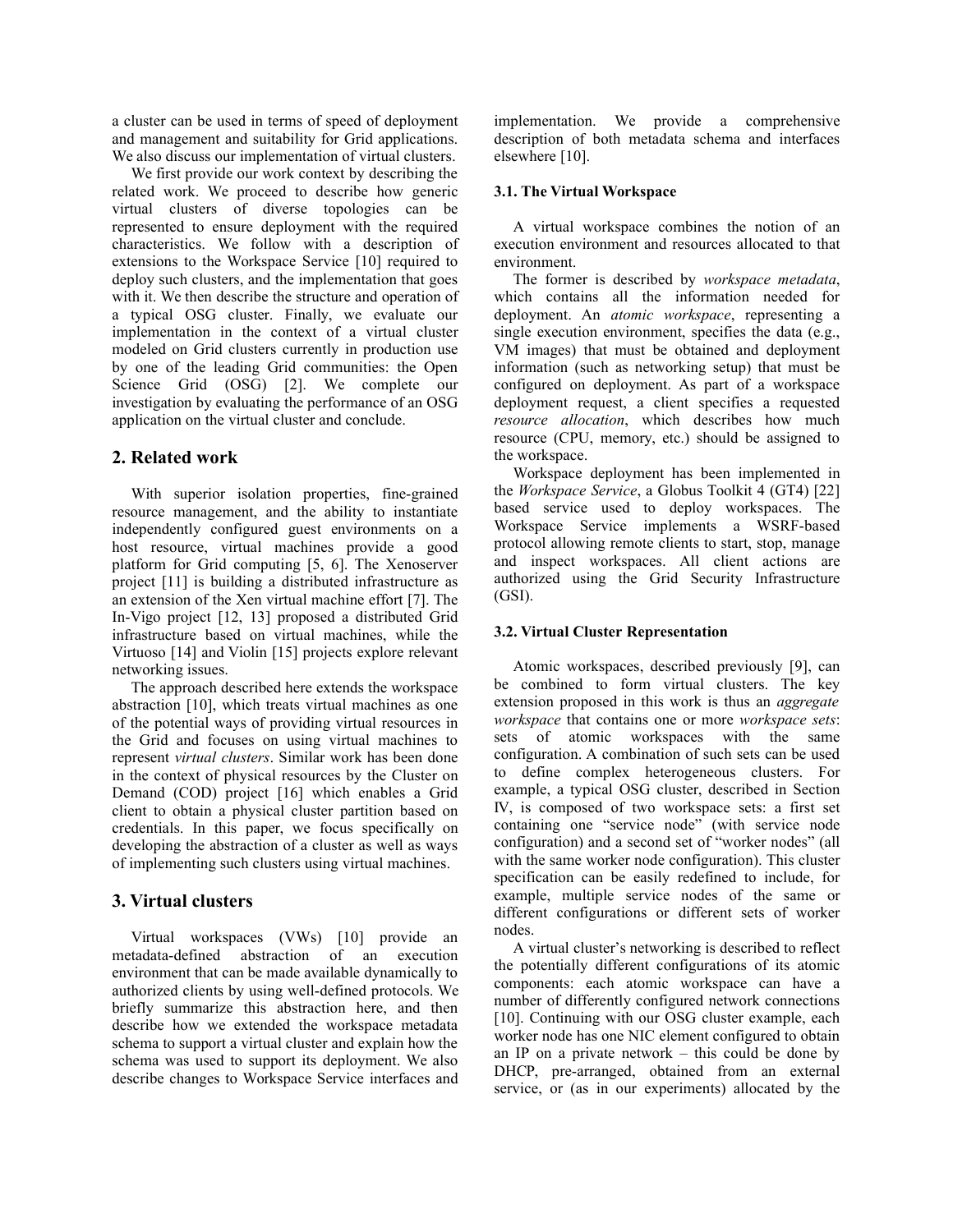Workspace Service. The service node is described by two NIC elements, one of them sharing the subnet of the worker nodes, the other using the pre-arranged option, giving the service node a static, public IP address.

Further configuration options, such as information about shared disk partitions, are also recorded in the definition sections of the workspace metadata for all atomic descriptions. This information is extracted by the Workspace Service and passed as a kernel option when the corresponding node is propagated. When a virtual node is booted, an OS boot script is executed to customize the NFS sharing configuration and update the necessary configuration files.

## **3.3. Workspace Service Interfaces for Virtual Cluster**

Performing operations on the virtual cluster requires allocating resources to a group of VMs as well as deploying and managing them as a group. Therefore, we extended the Workspace Service operations to handle aggregate workspaces. To match the resource needs of aggregate workspaces, we have defined a corresponding aggregate resource allocation type for allowing the user to specify appropriate resource allocations. The resource properties for an aggregate workspace reflect its structure and allow the client to operate on it.

An *aggregate resource allocation* is a set of homogeneous sets of atomic resource allocations (CPU, memory, etc.). For example, an aggregate resource allocation for an OSG cluster might variously (i) be a set of identical resource allocations (if the service node and all worker nodes have the same requirements), (ii) reflect a different resource allocation for the service node and identical ones for the worker nodes, or (iii) be yet another configuration. The structure of the aggregate workspace type and the aggregate resource allocation need not be the same – differently configured workspaces may require the same type of resource allocation, and vice versa. For the purpose of matching workspaces to resource allocations, an ordering is imposed on both sets. In addition, our current implementation assumes that the resource allocation will match the workspace exactly; in the future, we plan to extend this functionality to work with bulk allocations (such as represented by WS-Agreement [17]).

## **3.4. Workspace Service Implementation**

In our implementation we assume that the Workspace Service executes on a service node of a physical cluster and provides a secure gateway to a set of resources that can support the deployment of virtual machines. We further assume that all data necessary for deployment (such as VM images) has already been staged to a node in the trusted computing base (TCB). The service node of the physical cluster runs a GT4 container and the Workspace Service. The hosts are configured with the Xen hypervisor, Workspace Service back-end scripts and a means to invoke them such as SLURM [18], as well as some means of transferring image files and other data relevant to the workspace from within the TCB.

Our current implementation accepts workspace creation requests based on resource availability. The Workspace Service maintains a database of information about physical hosts available for workspace deployment. For each physical host it records availability, CPU type, total/available memory size, total/available disk size, and system information. When the Workspace Service receives the cluster workspace creation request, it searches the database for a set of resources matching the resource allocation request, defines a matching set, marks it as reserved, and maps the resource allocation onto it. When the workspace is terminated, the resources are reclaimed and the database is modified accordingly. Our implementation does not yet support advance reservations, but the database can support the time dimension. In addition to allocating resources, the Workspace Service also handles local IP address allocation.

Workspace creation results in the creation of a workspace WSRF resource as well as workspace deployment up to a specified state [10]. A workspace is deployed through the invocation of workspace backend scripts via local schedulers; our current implementation works with SLURM [18] and PBS [19]. The first step of workspace deployment involves propagating the images to the target nodes: workspace scripts executing on each node download the images from a specified location. This step is separate to create an opportunity for pre-staging of the images without actually starting the VMs. To deploy a workspace, the back-end scripts work with the Xen hypervisor and complete the configuration of the workspace. Configuration information that cannot be processed by Xen (such as networking) is set up by calling an OS boot script preinstalled in the VM images. After a workspace is deployed, it can be managed by invoking start and stop operations with different parameters to pause/unpause or shut down a workspace. These operations are broadcast to all participating nodes

## **4. OSG clusters and infrastructure**

The Open Science Grid (OSG) [2, 20] is a U.S.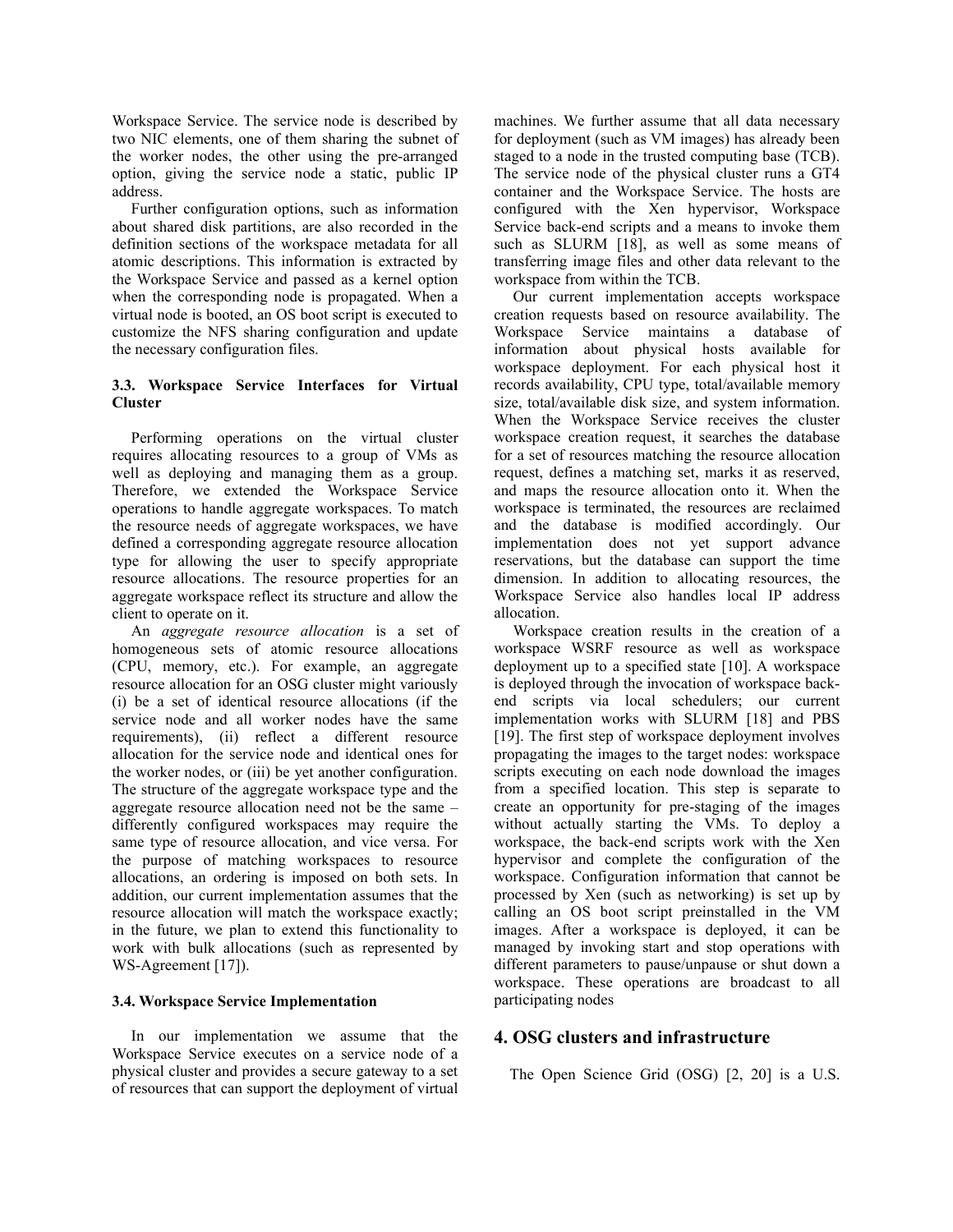production-quality Grid for large-scale science, enabling scientists to access shared resources using common Grid infrastructure tools. The OSG software stack is based on the NSF Middleware Initiative distribution, which includes Condor [21] and Globus [22] technologies, as well as additional utilities provided by the Virtual Data System (VDS) [23].

The OSG Grid infrastructure is structured so that users with work to do contact a *submit host* that organizes the work as a set of inter-dependent tasks and orchestrates their execution on OSG resources. To do this, the submit host uses tools provided by VDS to express task workflow, planners such as Pegasus [24] to translate it into an executable form, and Condor DAGMan [25] as well as the Condor-G task manager [21] to schedule them on OSG resources.

OSG resource are typically organized as clusters, consisting of one or more *service nodes* that provide secure access to a group of *worker nodes* on which application jobs are executed. Worker nodes are sometimes configured to be accessible on a site's private network only, while service nodes can always be accessed via both this private network and the public Internet. Services executing on the service nodes implement various management functions. For example, *compute* elements (CEs) provide access to the cluster's compute resources, while *storage elements* (SEs) provide access to its storage resources. In this paper, we focus on providing access to a cluster's computational resources.

A typical OSG cluster has the following configuration:

- There is at least one service node.
- The service node(s) and worker nodes run Debian Linux 3.1 (Sarge).
- A local batch scheduler, such as Condor-C [26], PBS [19], LSF [27], or SGE [28], is installed on the cluster and used to manage it.
- All worker and service nodes have access to a shared file system, such as NFS; thus, application executables, data and other files placed on service nodes are available to worker nodes.
- Grid infrastructure, in current deployments typically the Globus GRAM [29] and GridFTP [30] services, run on the service node to authenticate and authorize job requests, stage required files, and submit jobs to the local batch scheduler. An OSG user first authenticates to an OSG submit host. If the submission is authorized, executables and other data are staged to a selected OSG cluster followed by a GRAM submission (e.g., via Condor-G) of the

requested tasks to the cluster. The submission is orchestrated and managed through the cluster's service nodes.

## **5. Experimental results**

We conducted two sets of experiment to evaluate the performance of an OSG virtual cluster. The first set measures the cost of deploying and managing the cluster itself, and the second the efficiency of the cluster for various application classes.

We ran all experiments on a partition of the Chiba City cluster at Argonne National Laboratory [31]. Each Chiba node has two 500 MHz Intel PIII CPUs (with a 512 KB cache per CPU), 512 MB main memory, and 9 GB of local disk. Nodes are connected by a 100 Mbps LAN.

To host the virtual cluster, Chiba City nodes were configured with Xen 2.0 testing distribution (both domain 0 and user domain run port of Linux 2.6.11) and rebooted with XenLinux. We chose domain 0 memory size to allow the best possible performance: neither too large (so that as much memory as possible can be given to the VM) nor too small (so that it does not interfere with VM performance by skimping on buffering space). We found that for I/O-intensive applications a memory size of 96 MB works well, and we used this size in the experiments described here. In the experiments described here, SLURM was used to schedule VMs on Chiba City nodes.

The configuration of the OSG virtual cluster replicates in detail the configuration of the OSG cluster described in section 4. (We find that even seemingly irrelevant configuration details may impact performance significantly.) Since the images represent inactive VMs, the primary constituent of the image is the VM's disks. The service node file system is made up of three disk partitions mounted from three disk images, including a 600 MB root file system image containing a Debian Sarge Linux installation, a 750 MB image required for the Virtual Data Toolkit (VDT) v1.3.6 OSG middleware stack, and a 1 GB image containing OSG application executables and data. The latter two partitions are exported as an NFS volume so that they can be shared by worker nodes. The worker node's root file system is built from a 600MB root file system image containing Debian Sarge Linux installation, similar to the head node. Worker nodes are configured to share the OSG middleware partition exported by the head node when it is booted.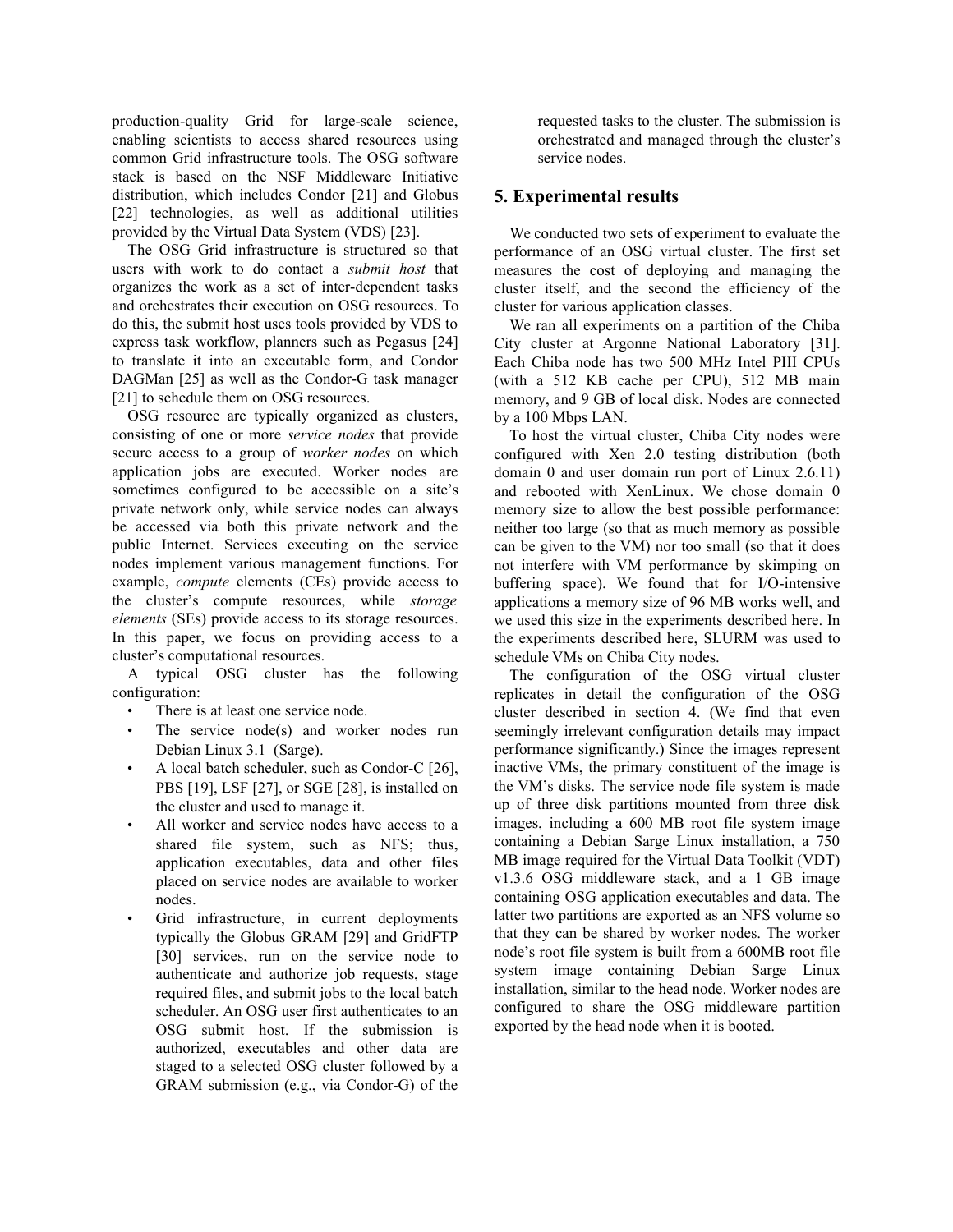#### **5.1. Evaluation of Cluster Deployment and Management**

We report first on experiments that measure the time it takes to (a) deploy and (b) manage the virtual cluster.

In our timings we assume that all the data to deploy the cluster has already been staged to a known place within the TCB. We split VM deployment into two major components: (1) a virtual cluster scheduling and image propagation phase, in which physical nodes are selected and VM images are copied to those nodes, and (2) customizing and deploying the virtual machines. The first phase takes by far the most time and, disk space and other considerations permitting, can be executed the actual VM deployment thus eliminating this factor from deployment time.

Figure 1 shows timing results for the *create* operation when using the "propagate only" option [10], as measured on the server from the moment of receiving the request to the request's completion. The graph shows the request time as a sum of (1) processing time, including the time required to find physical resources for deployment, (2) broadcast time, and (3) image propagation time, i.e., the time for the Workspace Service backend to pull images to worker nodes. We see that the broadcast time is negligible, but he operation processing time is relatively high (on the order of seconds versus ~100ms for operations -- see Figure 2) as it includes all of the deployment overhead (i.e., the time required to map virtual machines to resources).

The deployment time is dominated by image propagation. Although the workspace service backend can be configured to use a variety of transport mechanisms for image propagation, the data we show here is obtained using the Linux *cp* command to copy files from a locally mounted NFS directory to a directory on a local disk on the shared file system (NFS v3) available on the physical cluster (using GridFTP in the same scenario yielded similar results). As expected, the propagation time increases linearly with the size of the physical resource allocation (i.e., number of nodes) to which the cluster is assigned. This is because the 100Mbps network link is easily saturated by the 600 MB image transfer and each connection adds a fixed amount of time to the transfer. Using Chiba City's default NFS server, equipped with a Gigabit Ethernet connection to the switch, the same operation resulted in a significant speedup and flat transfer times for up to 10 transfers, after which the incoming connections to target nodes get saturated.

Figure 2 shows timing results for cluster

management (start and stop) operations for different node numbers. Virtual cluster operation requests are broadcast using cluster job submission tools. All request information is broadcast to all the nodes; each node then selects information relevant to it from the broadcast data. This implementation results in flat broadcast time as shown in the graph. The time spent in each operation is dominated by the time it takes to perform the requested actions, and thus varies little with the cluster size as the operations on each node are independent from each other. The start/running operation is slightly slower than start/unpause since in the latter case the image is already in memory. Note that operation processing time for start and shutdown operations (100 ms) is significantly less than that for the "propagate only" *create* operation seen in figure 1 (a few seconds). As explained previously, this is because the processing time for that operation includes matching VMs to resources as well as resource setup, while the processing time for start/stop operations requires no such setup.

#### **5.2. OSG Applications on Virtual Clusters**

To assess the practicality and trade-offs involved in using a virtual cluster, we ran experiments to evaluate the impact of running on a virtual cluster for various OSG applications.

In these tests, we compared the execution time of an application instance on clusters made up of physical Chiba nodes to the execution time of the same application instance on a virtual cluster running on physical Chiba nodes. Unlike Barham et al. [7], we did not replicate the exact hardware conditions for virtual and physical nodes. Thus, the virtual machines deployed on the cluster had access to fewer resources (memory and CPU), as some resources had to be



**Figure 1. Propagation operation timing results on four clusters.**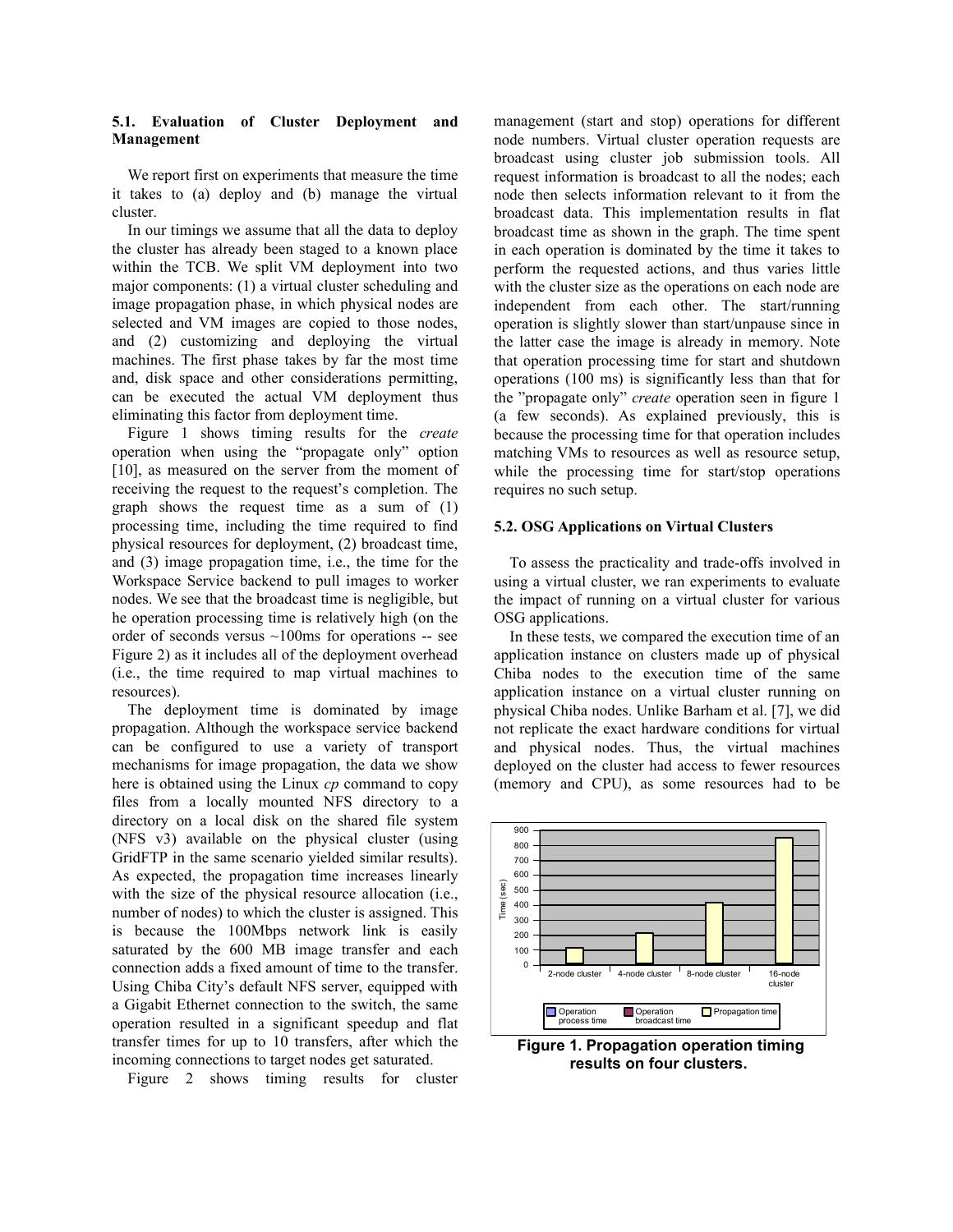assigned to hypervisor functions (domain 0). We believe that these tests give a better measure of how well an application running in a VM can perform in practice on a given resource, because we thus include the overhead of running a virtual machine.

For our evaluation we use the Fast Ocean Atmosphere Model (FOAM) [32], a climate science application that uses coupled climate modeling techniques to address questions that require many simulated years of interaction. FOAM is an MPI-based data-parallel application organized into three components: atmosphere, land/sea-ice, and ocean. The first two are collocated data-parallel programs that use MPI for intra-component communication and shared memory for inter-component communication on each node. The third component executes on a distinct set of processors and uses MPI to communicate with the other two. Altogether, the communication makes up about 10% of run time. Other I/O requests issued by the application consist of using GridFTP to transfer the input data files from a storage node (in our experiment, located on the same LAN as the execution cluster) at the beginning of the computation. The size of the data files is less than 22MB.

Figure 3 presents the execution time of the FOAM 1.5 workflow running on both physical and virtual clusters. The time measured is from the submission of the *mpirun* command to its completion. Table 1 shows the performance difference between them.

## **5.3. Analysis**

While much faster than node re-imaging, virtual cluster deployment can be costly—taking on the order of minutes—due to the necessity of copying images to target nodes. Where NFS is present, in principle nodes could be loaded directly from the sources. However, we find that NFS is not always capable of supporting the network traffic that results as some images need to

be frequently written to. A more practical optimization is to ensure that images are staged to advantageous locations (e.g., an NFS server with high speed location). We are also investigating schemes that would optimize propagation by pre-staging the most commonly used images, or their parts, to the worker nodes or by placing less-frequently used read-only OS libraries on separate partitions that could be mounted via NFS with acceptable performance. Another possibility is using broadcast techniques to propagate all the common blocks similar images to several nodes, and then sending each node the blocks that are specific to its VM image.

The potentially relatively high cost of image propagation makes it imperative that a client, or a scheduler, be given the opportunity to execute this operation before the virtual machine is started. We incorporated this observation into our interface design by allowing for the workspace to progress through the deployment states only up to a specific state. This approach gives a client the opportunity to halt the workspace deployment at well-defined points, image propagation being one of them. Even given this flexibility, when using medium to large sized images virtual cluster deployment is potentially expensive; it is therefore most suitable for scenarios that can offset this relatively high deployment cost, such as either hosting several applications, hosting a long-running application or simply contributing a cluster to OSG.

OSG application results are promising. For our evaluation we chose FOAM because its data-parallel nature makes it potentially hard for virtual machines. Furthermore, although our benchmark study of MPI behavior under Xen [33] indicates that certain patterns of MPI communication over Ethernet may be potentially expensive in Xen, we observe the FOAM workflow has close execution time performance on



**Figure 2. Start and shutdown time as a function of virtual cluster size.**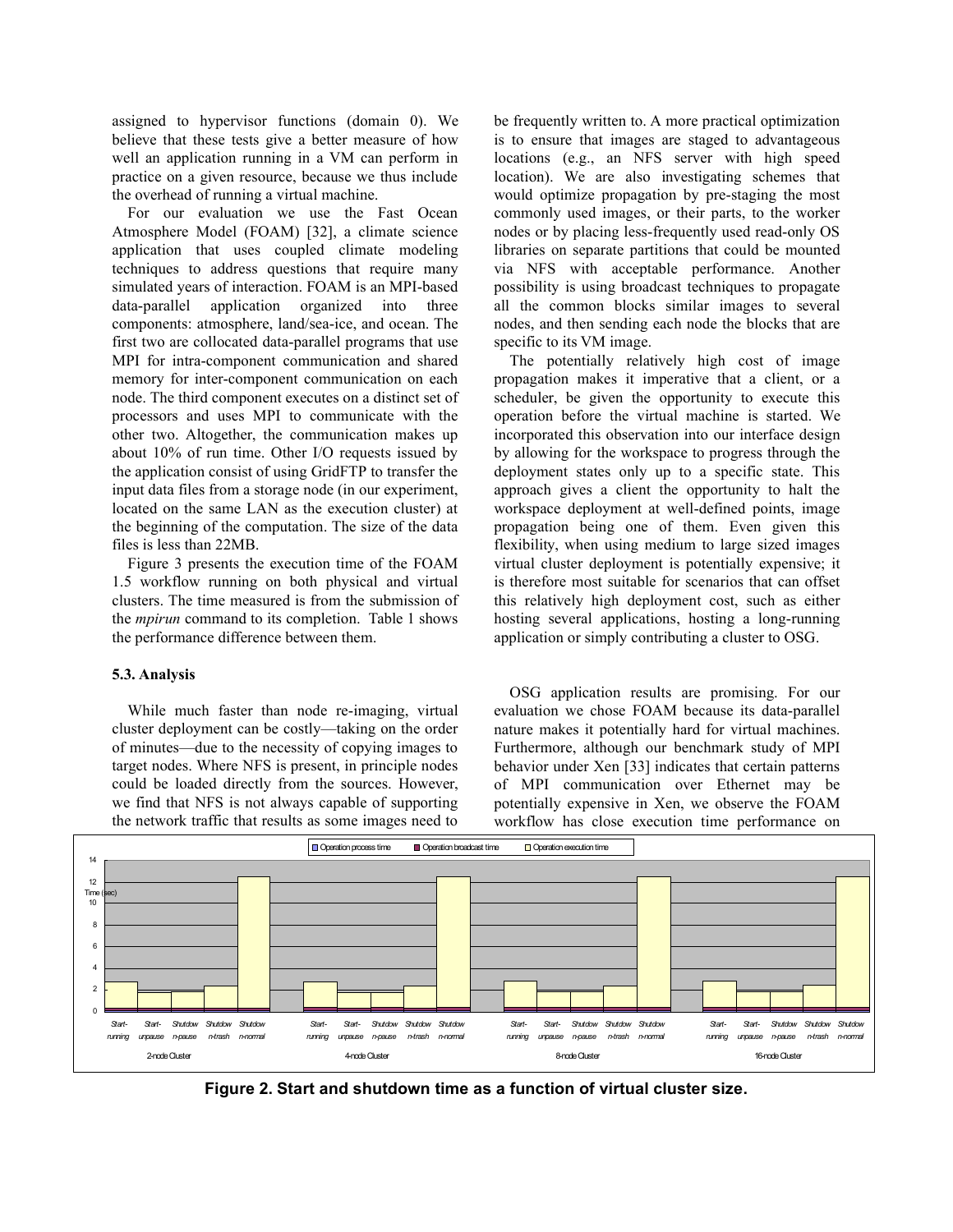both physical and virtual clusters.

The 5% performance degradation is due to the fact that the overall proportion of time spent on communication within the application is small. In practice, applications that are heavily communicationbound tend to scale poorly and are not a good match for clusters thus making it likely that applications of this type will respond favorably to virtual clusters. These results show that, when communication constitutes a small part of an application, the performance issues observed in [34] are not significant. In fact, evaluating other OSG applications we observed that some tasks appear to execute faster on a virtual than on a physical machine—likely due to double caching of I/O operations. We are currently investigating these effects and their trade-offs in realistic settings.

## **6. Conclusions**

We have described *virtual clusters*, groups of virtual machines designed to execute, and share infrastructure, within a trusted computing base. We showed how to define cluster descriptions so that atomic workspaces can be composed flexibly into more complex constructs, while organizing infrastructure sharing among the virtual nodes. Cluster deployment allows us to specify different resource allocations for different members of aggregates defined in this way. We also described how such clusters can be deployed, evaluated their deployment, and integrated its results into our design.

Our application execution results are promising. The slowdown suffered by the FOAM application from virtual machine impact on execution as well as from the resource overhead of using virtual machines was less than expected: within 5%. Considering that virtual machines offer unprecedented flexibility in terms of matching clients to available resources, this performance impact can be viewed as an acceptable trade-off. Preliminary results from investigating other OSG applications of more complex dependency patterns are equally promising and lead us to believe that virtual clusters have the potential to be a popular solution in production settings.

**TABLE 1 FOAM Performance loss on Virtual Cluster relative to Physical Cluster.**

| 4 Nodes  | 8 Nodes | 16 Nodes |
|----------|---------|----------|
| $4.55\%$ | 4.05%   | 4 10%    |



**Figure 3: Comparison of FOAM execution time on virtual and physical clusters.**

## **Acknowledgements**

We acknowledge the help of Jens Voeckler, Mike Wilde, and Robert Jacob with explanation of the configuration of an OSG cluster as well as application setup. We also thank Rick Bradshaw for assistance with the Chiba City cluster testbed at Argonne. This work was supported in part by the Mathematical, Information, and Computational Sciences Division.

### **References**

[1] Foster, I. and others. The Grid2003 Production Grid: Principles and Practice. in IEEE International Symposium on High Performance Distributed Computing. 2004: IEEE Computer Science Press.

[2] Open Science Grid (OSG). 2004: www.opensciencegrid.org.

[3] TeraGrid: www.teragrid.org.

[4] Foster, I., C. Kesselman, and S. Tuecke, The Anatomy of the Grid: Enabling Scalable Virtual Organizations. International Journal of Supercomputer Applications, 2001. 15(3): p. 200-222.

[5] Figueiredo, R., P. Dinda, and J. Fortes. A Case for Grid Computing on Virtual Machines. in 23rd International Conference on Distributed Computing Systems. 2003.

[6] Keahey, K., K. Doering, and I. Foster. From Sandbox to Playground: Dynamic Virtual Environments in the Grid. in 5th International Workshop in Grid Computing. 2004.

[7] Barham, P., B. Dragovic, K. Fraser, S. Hand, T. Harris, A. Ho, R. Neugebar, I. Pratt, and A. Warfield. Xen and the Art of Virtualization. in ACM Symposium on Operating Systems Principles (SOSP).

[8] VMware: http://www.vmware.com/.

[9] Keahey, K., I. Foster, T. Freeman, X. Zhang, and D. Galron. Virtual Workspaces in the Grid. in Europar. 2005. Lisbon, Portugal.

[10] Keahey, K., I. Foster, T. Freeman, and X. Zhang, Virtual Workspaces: Achieving Quality of Service and Quality of Life in the Grid. accepted for publication in the Scientific Progamming Journal, 2005.